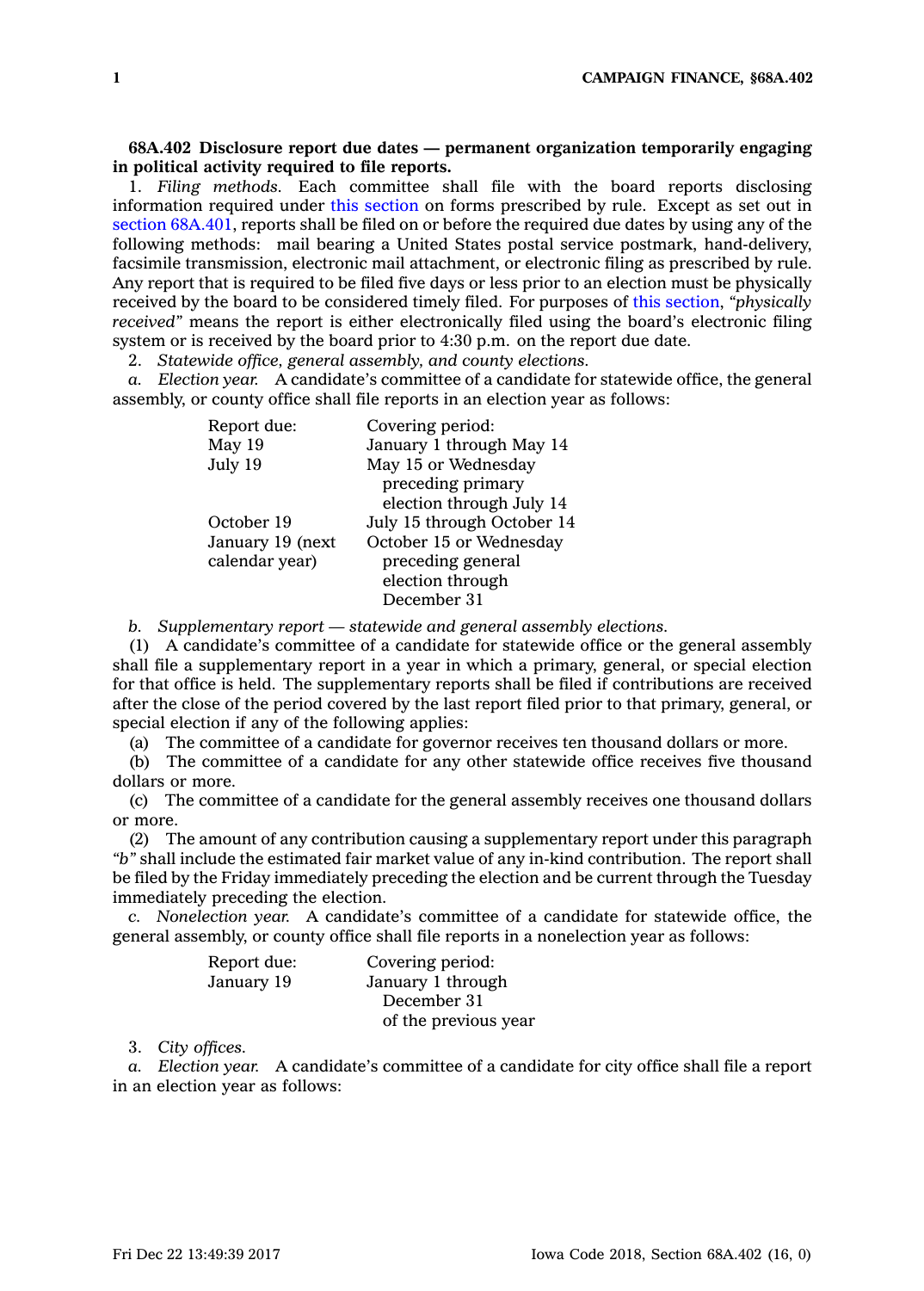| Report due:      | Covering period:          |
|------------------|---------------------------|
| Five days before | Date of initial activity  |
| primary election | through ten days before   |
|                  | primary election          |
| Five days before | Nine days before primary  |
| general election | election through ten days |
|                  | before general election   |
| Five days before | Nine days before the      |
| runoff election  | general election through  |
| (if applicable)  | ten days before the       |
|                  | runoff election           |
| January 19 (next | Cutoff date from          |
| calendar year)   | previously filed report   |
|                  | through December 31       |

*b. Nonelection year.* A candidate's committee of <sup>a</sup> candidate for city office shall file <sup>a</sup> report in <sup>a</sup> nonelection year as follows:

| Report due:      | Covering period:    |
|------------------|---------------------|
| January 19 (next | January 1 through   |
| calendar year)   | December 31         |
|                  | of nonelection year |

*c. Runoff elections.* Only <sup>a</sup> candidate who is eligible to participate in <sup>a</sup> runoff election is required to file <sup>a</sup> report five days before the runoff election.

4. *School board and other political subdivision elections.*

*a. Election year.* A candidate's committee of <sup>a</sup> candidate for school board or any other political subdivision office, except for county and city office, shall file <sup>a</sup> report in an election year as follows:

| Report due:      | Covering period:          |
|------------------|---------------------------|
| Five days before | Date of initial activity  |
| election         | through ten days before   |
|                  | election                  |
| January 19 (next | Nine days before election |
| calendar year)   | through December 31       |

*b. Nonelection year.* A candidate's committee of <sup>a</sup> candidate for school board or any other political subdivision office, except for county and city office, shall file <sup>a</sup> report in <sup>a</sup> nonelection year as follows:

| Report due:      | Covering period:    |
|------------------|---------------------|
| January 19 (next | January 1 through   |
| calendar year)   | December 31         |
|                  | of nonelection year |

5. *Special elections.*

*a.* A candidate's committee shall file <sup>a</sup> report by the fifth day prior to <sup>a</sup> special election that is current through the tenth day prior to the special election.

*b. Special elections — nonelection year.* A candidate's committee at <sup>a</sup> special election shall file <sup>a</sup> report in <sup>a</sup> nonelection year as follows:

| Report due:      | Covering period:    |
|------------------|---------------------|
| January 19 (next | January 1 through   |
| calendar year)   | December 31         |
|                  | of nonelection year |

6. *Statutory political committees.*

*a.* A state statutory political committee shall file <sup>a</sup> report on the same dates as <sup>a</sup> candidate's committee is required to file reports under [subsection](https://www.legis.iowa.gov/docs/code/68A.402.pdf) 2, paragraphs *"a"* and *"c"*.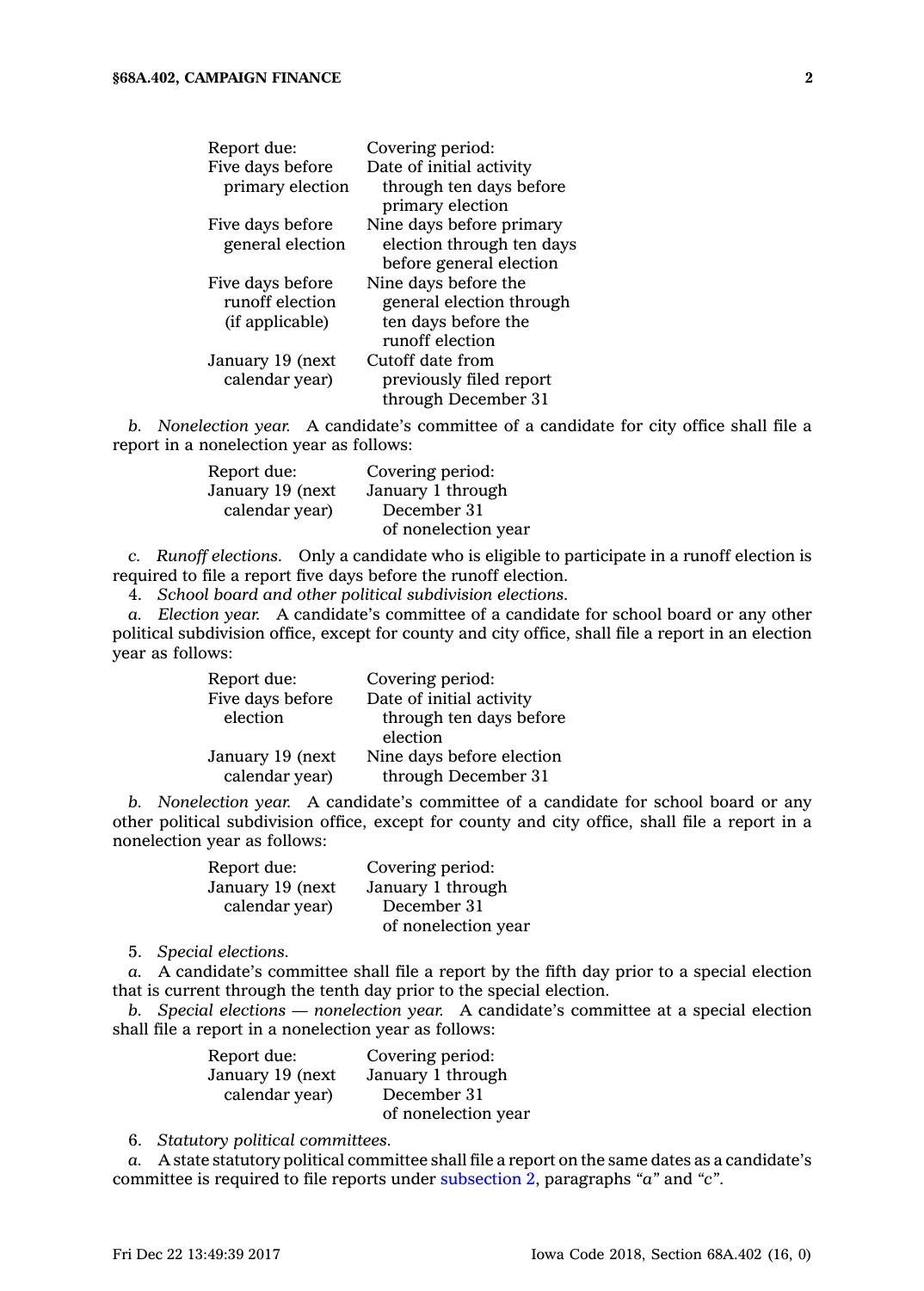*b.* A county statutory political committee shall file <sup>a</sup> report on the same dates as <sup>a</sup> candidate's committee is required to file reports under [subsection](https://www.legis.iowa.gov/docs/code/68A.402.pdf) 2, paragraphs *"a"* and *"c"*.

7. *Political committees.*

*a. Statewide office and general assembly elections.*

(1) *Election year.* A political committee expressly advocating the nomination, election, or defeat of candidates for statewide office or the general assembly shall file <sup>a</sup> report on the same dates as <sup>a</sup> candidate's committee is required to file reports under [subsection](https://www.legis.iowa.gov/docs/code/68A.402.pdf) 2, paragraph *"a"*.

(2) *Nonelection year.* A political committee expressly advocating the nomination, election, or defeat of candidates for statewide office or the general assembly shall file <sup>a</sup> report as follows:

| Report due:      | Covering period:  |
|------------------|-------------------|
| July 19          | January 1 through |
|                  | June 30           |
| January 19 (next | July 1 through    |
| calendar year)   | December 31       |

*b. County elections.* A political committee expressly advocating the nomination, election, or defeat of candidates for county office shall file reports on the same dates as <sup>a</sup> candidate's committee is required to file reports under [subsection](https://www.legis.iowa.gov/docs/code/68A.402.pdf) 2, paragraphs *"a"* and *"c"*.

*c. City elections.* A political committee expressly advocating the nomination, election, or defeat of candidates for city office shall file reports on the same dates as candidates for city office are required to file reports under [subsection](https://www.legis.iowa.gov/docs/code/68A.402.pdf) 3.

*d. School board and other political subdivision elections.* A political committee expressly advocating the nomination, election, or defeat of candidates for school board or other political subdivision office, except for county office or city office, shall file reports on the same dates as candidates for school board or other political subdivision office are required to file reports under [subsection](https://www.legis.iowa.gov/docs/code/68A.402.pdf) 4.

8. *Political committees — ballot issues.* A political committee expressly advocating the passage or defeat of <sup>a</sup> ballot issue shall file reports on the same dates as <sup>a</sup> candidate's committee is required to file reports under [subsection](https://www.legis.iowa.gov/docs/code/68A.402.pdf) 2, paragraphs *"a"* and *"c"* and another report five days before an election covering the period from the previous report or date of initial activity through ten days before the election.

9. *Permanent organizations.* A permanent organization temporarily engaging in activity described in section 68A.102, [subsection](https://www.legis.iowa.gov/docs/code/68A.102.pdf) 18, shall organize <sup>a</sup> political committee and shall keep the funds relating to that political activity segregated from its operating funds. The political committee shall file reports on the appropriate due dates as required by this [section](https://www.legis.iowa.gov/docs/code/68A.402.pdf). The reports filed under this [subsection](https://www.legis.iowa.gov/docs/code/68A.402.pdf) shall identify the source of the original funds used for <sup>a</sup> contribution made to <sup>a</sup> candidate or <sup>a</sup> committee organized under this [chapter](https://www.legis.iowa.gov/docs/code//68A.pdf). When the permanent organization ceases to be involved in the political activity, the permanent organization shall dissolve the political committee. As used in this [subsection](https://www.legis.iowa.gov/docs/code/68A.402.pdf), *"permanent organization"* means an organization that is continuing, stable, and enduring, and was originally organized for purposes other than engaging in election activities.

10. *Election year defined.* As used in this [section](https://www.legis.iowa.gov/docs/code/68A.402.pdf), *"election year"* means <sup>a</sup> year in which the name of the candidate or ballot issue that is expressly advocated for or against appears on any ballot to be voted on by the electors of the state of Iowa. For state and county statutory political committees, and all other political committees except for political committees that advocate for or against ballot issues, *"election year"* means <sup>a</sup> year in which primary and general elections are held.

[S13, §1137-a1, -a3; C24, 27, 31, 35, 39, §**972, 973, 975, 976;** C46, 50, 54, 58, 62, 66, 71, 73, §56.1, 56.2, 56.4, 56.5; C75, 77, 79, 81, §56.6; 81 [Acts,](https://www.legis.iowa.gov/docs/acts/1981/CH0035.pdf) ch 35, §6 – 8]

83 [Acts,](https://www.legis.iowa.gov/docs/acts/83/CH0139.pdf) ch 139, §4 – 9, 14; 86 Acts, ch [1023,](https://www.legis.iowa.gov/docs/acts/86/CH1023.pdf) §5 – 9; 86 Acts, ch [1224,](https://www.legis.iowa.gov/docs/acts/86/CH1224.pdf) §38; 87 [Acts,](https://www.legis.iowa.gov/docs/acts/87/CH0112.pdf) ch 112, [§6,](https://www.legis.iowa.gov/docs/acts/87/CH0112.pdf) 7; 89 [Acts,](https://www.legis.iowa.gov/docs/acts/89/CH0107.pdf) ch 107, §1; 90 Acts, ch [1233,](https://www.legis.iowa.gov/docs/acts/90/CH1233.pdf) §2; 91 [Acts,](https://www.legis.iowa.gov/docs/acts/91/CH0165.pdf) ch 165, §1; 91 [Acts,](https://www.legis.iowa.gov/docs/acts/91/CH0226.pdf) ch 226, §5; [92](https://www.legis.iowa.gov/docs/acts/92/CH1228.pdf) Acts, ch [1228,](https://www.legis.iowa.gov/docs/acts/92/CH1228.pdf) §25; 93 [Acts,](https://www.legis.iowa.gov/docs/acts/93/CH0163.pdf) ch 163, §33; 95 [Acts,](https://www.legis.iowa.gov/docs/acts/95/CH0198.pdf) ch 198, §9, 10; 99 [Acts,](https://www.legis.iowa.gov/docs/acts/99/CH0136.pdf) ch 136, §6, 17; [2002](https://www.legis.iowa.gov/docs/acts/2002/CH1073.pdf) Acts, ch [1073,](https://www.legis.iowa.gov/docs/acts/2002/CH1073.pdf) §7, 8, 11; 2003 [Acts,](https://www.legis.iowa.gov/docs/acts/2003/CH0040.pdf) ch 40, §3, 9